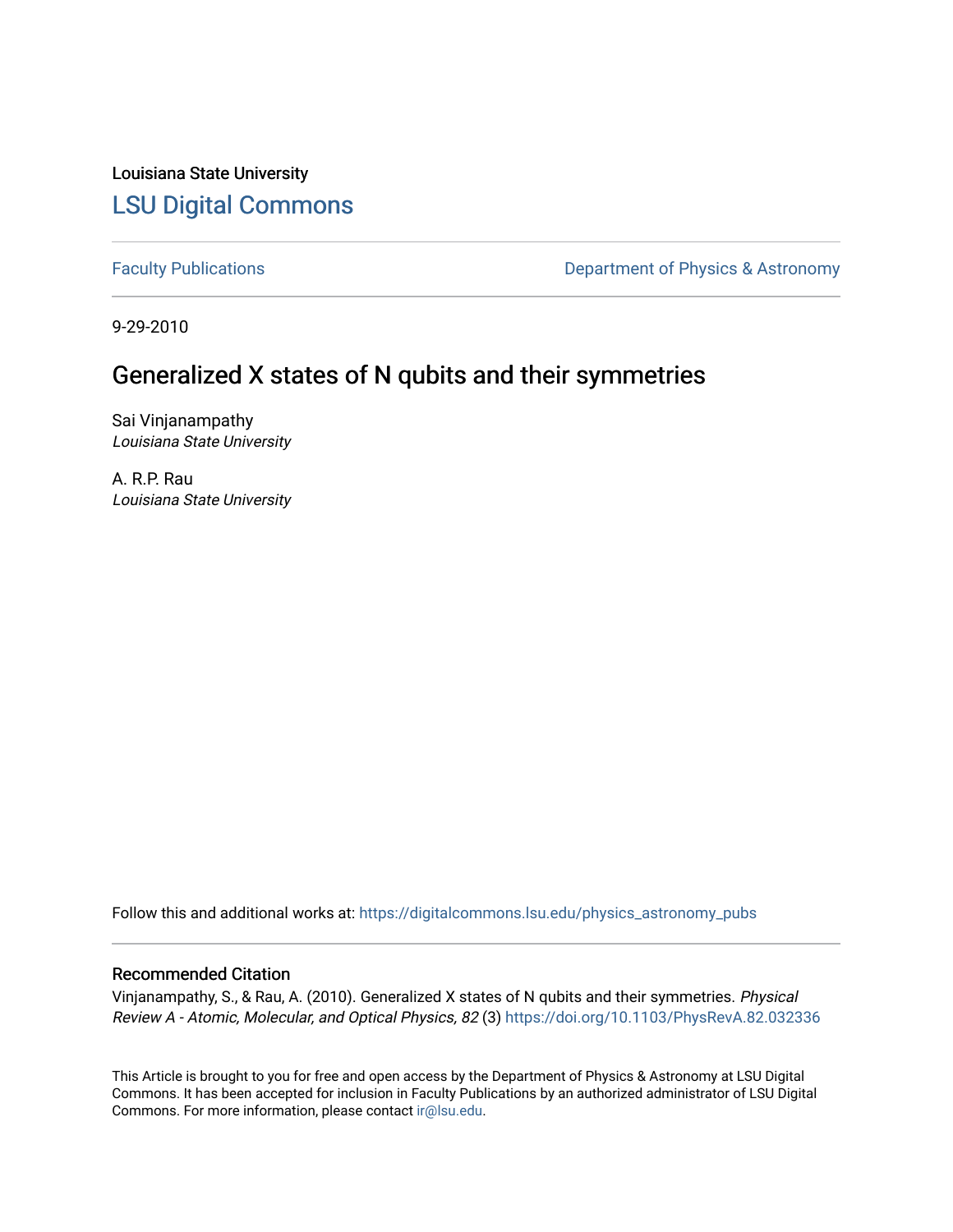## Generalized  $X$  states of  $N$  qubits and their symmetries

Sai Vinjanampathy[∗](#page-4-0) and A. R. P. Rau

Department of Physics and Astronomy, Louisiana State University, Baton Rouge, Louisiana, 70803-4001

(Dated: August 12, 2018)

Several families of states such as Werner states, Bell-diagonal states and Dicke states are useful to understand multipartite entanglement. Here we present a  $(2^{N+1} - 1)$ -parameter family of N-qubit "X states" that embrace all those families, generalizing previously defined states for two qubits. We also present the algebra of the operators that characterize the states and an iterative construction for this algebra, a sub-algebra of  $su(2^N)$ . We show how a variety of entanglement witnesses can detect entanglement in such states. Connections are also made to structures in projective geometry.

PACS numbers: 03.65.Ta, 03.67.Mn, 03.67.-a, 03.65.Fd

Entanglement is a key feature of multipartite quantum systems and has been studied as a resource in varied fields such as computing [\[1\]](#page-4-1), teleportation [\[2\]](#page-4-2), metrology [\[3\]](#page-4-3), secret sharing [\[4](#page-4-4)] and imaging [\[5\]](#page-4-5). Consequently, the characterization and the evolution of multipartite entanglement have generated a lot of interest in recent years.

One question concerns the transformation between any two multipartite states. This question is related to the number of entanglement classes that exist for a given Nqubit state. There is only one class of two-qubit states since it is well known that a Bell state can be probabilistically transformed to any two-qubit state via stochastic local operations and classical communication through which we define equivalence classes. This is not true for a more general multipartite state. For instance, threequbit states can be classified into four separate classes [\[6\]](#page-4-6) and four-qubit states into nine [\[7](#page-4-7)].

For two qubits, the Werner state [\[8\]](#page-4-8) is an example of a one-parameter family that encompasses both separable and entangled states. The Bell-diagonal states are a three-parameter family of states which have maximally mixed marginals [\[9](#page-4-9)]. All these are subsets of a sevenparameter family, called  $X$  states, that occur in a variety of contexts such as entanglement and its decay under decoherence [\[10](#page-4-10)] and in describing other quantum correlations besides entanglement such as discord [\[11\]](#page-4-11). They were defined [\[10](#page-4-10)] for two-qubit systems as states whose density matrix has non-zero elements only along its diagonal (three real parameters) and anti-diagonal (two complex parameters) in resemblance to the letter X. Recently [\[12\]](#page-4-12), an algebraic characterization was provided based on the symmetries of the sub-algebra of the states and operators involved. Extending this algebraic characterization to  $N$ -qubit  $X$  states, we present several aspects of the algebra of the operators involved and some applications.

These alternative subsets of seven  $X$  states describe a wide variety of physics in quantum information while still restricted to about half the number of parameters (7 vs. 15) of the general two-qubit system. This restriction helps to calculate entanglement and other correlations analytically [\[11](#page-4-11), [13](#page-4-13)], allowing for more insight than numerical computations. It can be expected, therefore,

that for N qubits, with an exponential increase in the number of parameters, that similar subsets of N-qubit X states with fewer parameters but still embracing most of the phenomena of interest will be worth studying. We develop such a description here.

Before turning to geometric and group theoretic structures of the states and operators involved, note from the elementary viewing of the density matrix in the form of the letter X, that  $2^N - 1$  real parameters along the diagonal and  $2^{N-1}$  complex values on the anti-diagonal add to a total of  $2^{N+1} - 1$  real parameters in the X state. In terms of a  $2^N$ -level system in atoms, molecules or quantum optics, degeneracies and selection rules that restrict the couplings also lead to a consideration of such X states.

A two-qubit system is the simplest model to study entanglement. Its 16 operators form a group under multiplication and commutation. A suitable representation involves Pauli matrices and was presented in [\[14](#page-4-14)]. We will use the notation whereby  $\sigma_x \otimes \tau_z$  is written as  $X_1Z_2$ . With this notation, two-qubit  $X$  states are given by

<span id="page-1-0"></span>
$$
\rho = \frac{1}{2^2} \sum_{i=0}^{2^2 - 1} (d_i \hat{D}_i + a_i \hat{A}_i).
$$
 (1)

Here  $\hat{D}_i$  stands for the operator obtained by replacing 0 with I and 1 with  $Z$  in the binary rendering of i. The operator  $\hat{A}_i$  is obtained by replacing similarly 0 with X and 1 with Y . For example, since the number 2 is represented in binary as 10, we have  $\hat{D}_2 = I_1 Z_2 = Z_2$ . Similarly,  $\hat{A}_2 = X_1 Y_2$ . Note that since  $\text{Tr}(\rho) = 1$ , the coefficient  $d_0 = 1.$ 

The two-qubit density matrix  $\rho$  is Hermitian which implies that  $\{a_i, d_i\}$  are real. Various choices of the coefficients lead to different states that are of interest. For instance, the Bell density matrix  $|\Phi^+\rangle\langle\Phi^+|$  corresponds to  $d_3 = a_0 = 1$ ,  $a_3 = -1$  and  $d_1 = d_2 = a_1 = a_2 = 0$ . The Werner state [\[8](#page-4-8)] is given by  $|\psi\rangle = \frac{\tilde{1}-p}{4}I_1I_2 + p|\Phi^+\rangle\langle\Phi^+|$ . The choice  $a_1 = a_2 = d_1 = d_2 = 0$  corresponds to the general Bell-diagonal state, characterized by the three non-zero coefficients  $(a_0, a_3, d_3)$ , and has been studied in the context of quantum correlations and decoherence [\[9\]](#page-4-9).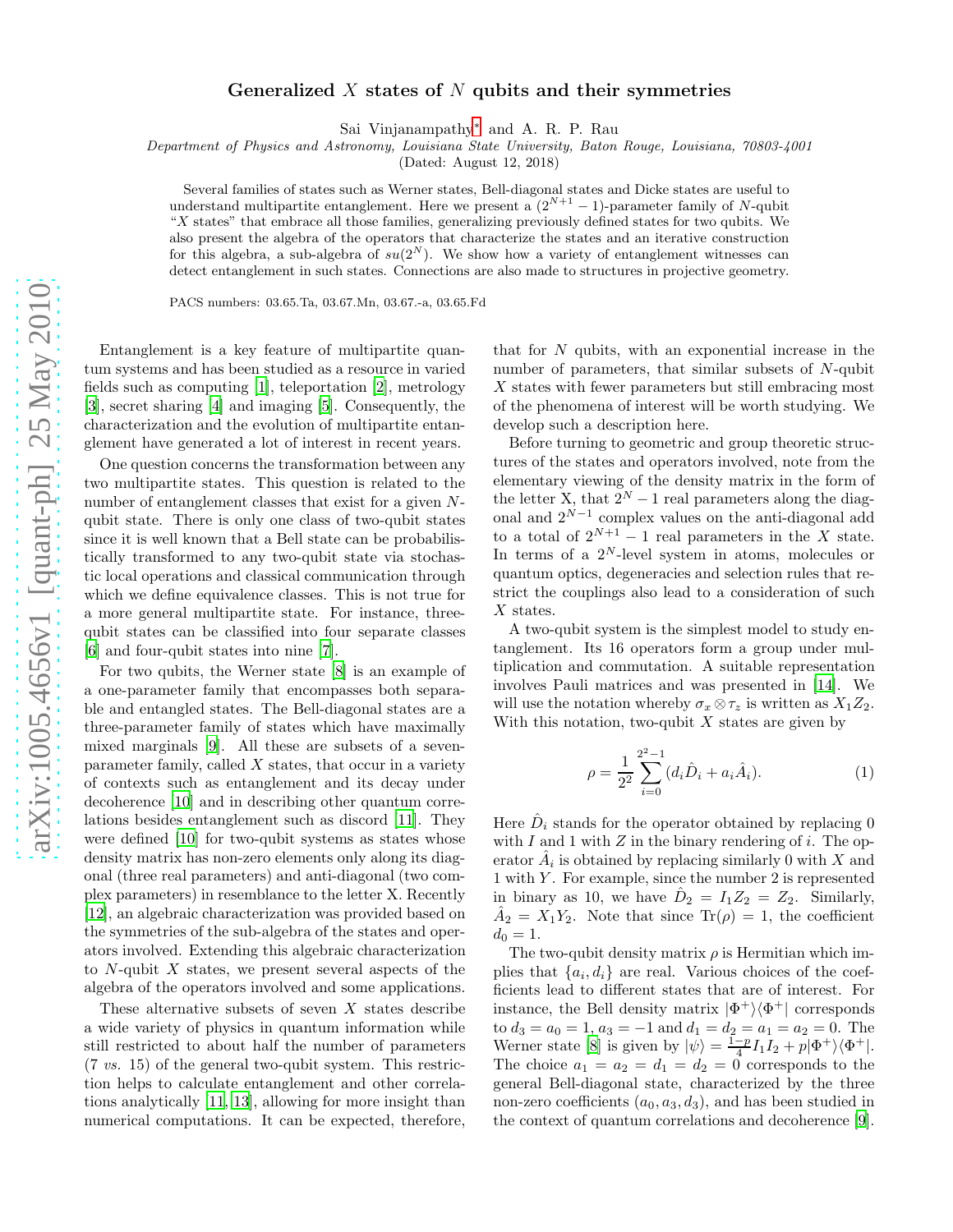Two-spin  $X$  states arise in various physical systems. In [\[15\]](#page-4-15), the authors considered entanglement of an atom interacting with a quantized electromagnetic field. In [\[16\]](#page-4-16), the author studied  $X$  states in condensed matter systems for the role of quantum correlations in driving a quantum phase transition. In [\[10\]](#page-4-10), the authors studied the evolution of entanglement in  $X$  states that were subject to spontaneous emission. They showed that  $X$  states preserve their form under general forms of decoherence [\[10](#page-4-10)] and that some disentangle at finite time. In [\[13\]](#page-4-13), it was shown that this "sudden death of entanglement" can be hastened, delayed or averted by using local operations.

The seven operators involved in the definition of  $\rho$  in Eq.[\(1\)](#page-1-0) have recently been identified  $[12]$  as belonging to the  $G_2 = SU(2) \times U(1) \times SU(2)$  subgroup of  $SU(4)$ . One of the operators, namely  $\hat{D}_3 = Z_1 Z_2$ , is the U(1) element that commutes with the other six matrices and characterizes this set of  $X$  states. Note also that the commuting operator is known as the "stabilizer" of Bell states in quantum error correction [\[17](#page-4-17)]. In a series of papers [\[12\]](#page-4-12), it was established that the multiplication table of the seven operators involved can be represented by a triangle (Fig. 1 of the first reference in [\[12\]](#page-4-12)). The seven operators are associated with the three vertices, three midpoints of sides and the incenter of the triangle. In projective geometry, this diagram describes the smallest projective plane called the Fano plane  $PG(2,2)$ , with a complete duality of seven points incident on seven lines (including the in-circle) [\[18\]](#page-4-18).

We will use the notation from convex geometry whereby the  $m$ -face of an  $N$ -dimensional polytope refers to an *m*-dimensional sub-polytope [\[18\]](#page-4-18). Also, the  $N$ simplex is an N-dimensional polytope with  $N+1$  vertices, an example of which in two dimensions is the triangle. With this notation, we see that the operators of  $G_2$  are associated with three 0-faces (vertices), three 1faces (edges) and one 2-face (the "face" of the triangle) of a 2-simplex. These definitions will be generalized to understand the diagram related to  $N$ -qubit  $X$  states in the next section. Motivated by the two-qubit  $X$  state, we introduce the  $N$ -qubit generalization of  $X$  states as

$$
\rho = \frac{1}{2^N} \sum_{i=0}^{2^N - 1} (d_i \hat{D}_i + a_i \hat{A}_i).
$$
 (2)

As before,  $\{a_i, d_i\}$  are real and  $d_0 = 1$ . Note that the commuting elements for the  $N$ -qubit  $X$  state are given by  $\binom{N}{2}$  operators  $Z_i Z_j$  where  $i \neq j$  and  $i, j = 1...N$ , plus  $\binom{N}{4}$  quadruple products  $Z_i Z_j Z_k Z_l$ , etc., for a total of  $2^{N-1} - 1$  U(1) operators. The larger set of  $2^N$ 

operators  $\hat{D}_i$  that includes all products of  $Z_i$  commute with each other, but not with all the operators  $\hat{A}_i$ as do the  $U(1)$  elements. The invariance group for N-qubit X states  $G_N$  is iteratively constructed from that of the  $(N-1)$ -qubit X state by concatenation:  $G_N = G_{N-1} \times U(1) \times G_{N-1}$ . For example,  $G_1$  is the  $SU(2)$  group of a single qubit X state, the twoqubit X state is given by  $G_2 = SU(2) \times U(1) \times SU(2)$ , and the three-qubit  $X$  state is given by  $G_3 = SU(2) \times U(1) \times SU(2) \times U(1) \times SU(2) \times U(1) \times SU(2)$ consisting of 15 operators, three of them, the  $U(1)$  elements  $Z_i Z_j$ , commuting with every member of the set of fifteen.  $G_N$  includes  $2^{N-1}$  SU(2)s in its total of  $2^{N+1} - 1$ operators. In projective geometry, it corresponds to  $PG(N,2)$ , generalizing the Fano plane for two qubits. In the related subject called design theory [\[19](#page-4-19)], it is called a  $2 - (2^{N+1} - 1, 3, 1)$  design.

This approach extends to the geometry of the operators involved. First, a general single qubit state is trivially an X state. The three Pauli operators involved in defining this state (besides the unit operator) can be associated with the two endpoints  $X$  and  $Y$  of a line and the center  $Z$  of the line: see bottom line of Fig. [1\(a\).](#page-4-20) Such a line is a 1-simplex, whose two 0-faces and one 1 face are associated with the operators involved in defining a single-qubit  $X$  state. Next, the triangle involved in defining the two-qubit  $X$  state can be thought of as the addition of a 0-face (third vertex). The addition of this 0-face  $Z_2$ , and simultaneously multiplying by  $Y_2$  (or alternatively  $X_2$ ) the end-points of the initial 1-simplex that forms the base of the triangle, brings in two additional 1-faces (vertices) and one 2-face (in-center  $Z_2Z_1$ ). The density matrix of the X state can now be written as a sum over the seven  $4 \times 4$  matrices as noted in [\[12](#page-4-12)]. Fig. 1 of that reference, now incorporated as the base of the tetrahedron in Fig. [1\(a\),](#page-4-20) renders compactly the states, operators and multiplications between them so that all manipulations and calculations of two-qubit X states reduce to inspection.

In this manner, the operators  $\{\hat{D}_i, \hat{A}_i\}$  of an N-qubit  $X$  state can be constructed by adding a 0-face to the  $(N-1)$ -simplex describing the  $(N-1)$ -qubit X state. The number of m-faces of an N-simplex is given by  $\binom{N+1}{m+1}$ . The sum of all m-faces for  $m \leq N$  is  $\sum_{m=0}^{N+1} = 2^{N+1} - 1$ . These number counts agree with the ones given above of the  $SU(2)$  and  $U(1)$  operators. Hence, we can associate the states and operators of generalized  $X$  states with the  $m$ -faces of an  $N$ -simplex.

As an example, we consider in detail the three-qubit X states, written explicitly as

<span id="page-2-0"></span>
$$
\rho=\frac{I_1I_2I_3}{8}+\frac{1}{8}(d_1Z_1+d_2Z_2+d_3Z_1Z_2+d_4Z_3+d_5Z_1Z_3+d_6Z_2Z_3+d_7Z_1Z_2Z_3)
$$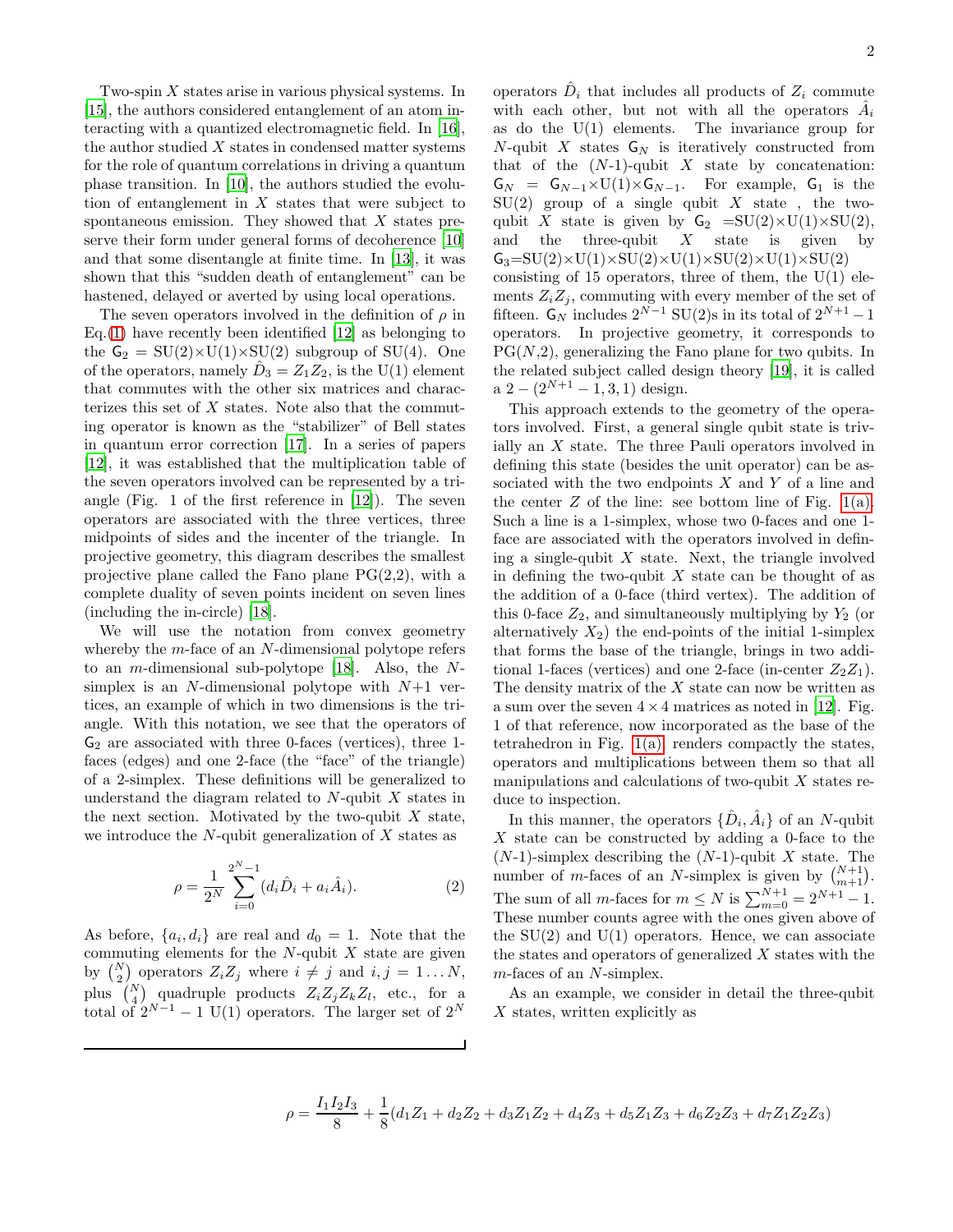$$
+\frac{1}{8}(a_0X_1X_2X_3 + a_1Y_1X_2X_3 + a_2X_1Y_2X_3 + a_3Y_1Y_2X_3 + a_4X_1X_2Y_3 + a_5Y_1X_2Y_3 + a_6X_1Y_2Y_3 + a_7Y_1Y_2Y_3).
$$
 (3)

The 15 operators involved may be identified with the four vertices, mid-points of six edges, four face-centers and one body center of a tetrahedron. This diagram is given in Fig. [1.](#page-4-21)

As in the case of two-qubit  $X$  states, different choices of the parameters  $\{a_i, b_i\}$  lead to different states that are of physical interest. The choice of  $d_4 = 1 = d_5 = d_6 = a_0$ 1,  $a_3 = a_5 = a_6 = -1$  and the other parameters equal to zero corresponds to a GHZ state [\[20](#page-4-22)]. Tracing over any subsystem of this density matrix yields a completely mixed state.

There are three commuting elements now, namely  $Z_1Z_2$ ,  $Z_2Z_3$  and  $Z_1Z_3$ , instead of just one for a two-qubit X state. Any two of these are the so-called stabilizers of the GHZ state (since the product of any two is the third operator). As with two qubits [\[12\]](#page-4-12), other choices of commuting operators yield different classes of tripartite X states. Specifically, the choice of  $Y_1Y_2$ ,  $Y_2Y_3$  and  $Y_1Y_3$ yields an X state all of whose elements are non-zero, a generalization of a similar two-qubit example in [\[12\]](#page-4-12). This matrix is explicitly written as

| $\left(\begin{array}{ccccccccc} 1+a_0 & a_1-id_1 & a_2-id_2 & a_3-d_3 & a_4-id_4 & a_5-d_5 & a_6-d_6 & a_7+id_7\\ a_1+id_1 & 1-a_0 & a_3+d_3 & -a_2-id_2 & a_5+d_5 & -a_4-id_4 & a_7-id_7 & -a_6-d_6\end{array}\right)$<br>$a_2 + id_2$ $a_3 + d_3$ $1 - a_0$ $-a_1 - id_1$ $a_6 + d_6$ $a_7 - id_7$ $-a_4 - id_4$ $-a_5 - d_5$<br>$\rho = \frac{1}{8} \begin{bmatrix} a_3 - d_3 & -a_2 + id_2 & -a_1 + id_1 & 1 + a_0 & a_7 + id_7 & -a_6 + d_6 & -a_5 + d_5 & a_4 - id_4 \\ a_4 + id_4 & a_5 + d_5 & a_6 + d_6 & a_7 - id_7 & 1 - a_0 & -a_1 - id_1 & -a_2 - id_2 & -a_3 - d_3 \end{bmatrix}$<br>$a_5-d_5\ \ -a_4+id_4\ \ a_7+id_7\ \ -a_6+d_6\ \ -a_1+id_1\ \ 1+a_0\ \ -a_3+d_3\ \ a_2-id_2$<br>$a_6-d_6$ $a_7+id_7$ $-a_4+id_4$ $-a_5+d_5$ $-a_2+id_2$ $-a_3+d_3$ $1+a_0$ $a_1-id_1$<br>$\begin{cases} a_7 - id_7 & -a_6 - d_6 & -a_5 - d_5 & a_4 + id_4 & -a_3 - d_3 & a_2 + id_2 & a_1 + id_1 & 1 - a_0 \end{cases}$ | (4) |
|----------------------------------------------------------------------------------------------------------------------------------------------------------------------------------------------------------------------------------------------------------------------------------------------------------------------------------------------------------------------------------------------------------------------------------------------------------------------------------------------------------------------------------------------------------------------------------------------------------------------------------------------------------------------------------------------------------------------------------------------------------------------------------------------------------------------------------------------------------------------------------------------------------------------------|-----|
|----------------------------------------------------------------------------------------------------------------------------------------------------------------------------------------------------------------------------------------------------------------------------------------------------------------------------------------------------------------------------------------------------------------------------------------------------------------------------------------------------------------------------------------------------------------------------------------------------------------------------------------------------------------------------------------------------------------------------------------------------------------------------------------------------------------------------------------------------------------------------------------------------------------------------|-----|

Г

Tracing over any one of the qubits now yields a reduced density matrix whose coherences are non-zero unlike in the previous paragraph. We will return to the importance of this result below.

Consider a GHZ state shared between three parties, Alice, Bob and Charlie. A GHZ state  $(|000\rangle + |111\rangle)/\sqrt{2}$ that is subject to a fairly general model of decoherence ( such as amplitude damping, phase damping, or spontaneous emission) involves all the operators in Eq. [\(3\)](#page-2-0) and hence evolves as a three-qubit  $X$  state. Alternatively, a GHZ state may be defined as  $(|+++\rangle + |---\rangle)/\sqrt{2}$ , where  $|\pm\rangle = (0 \pm |1\rangle)/\sqrt{2}$ . While the first definition corresponds to the commuting elements  $Z_iZ_j$ , the latter definition corresponds to the commuting elements  $X_i X_j$  (a similar result pertains to  $Y_i Y_j$ ). Note that the two definitions of the GHZ state are related by local unitary transformations. If the qubit held by Alice is now traced over, it can be verified that the remaining two-qubit state has no entanglement. But, as the coherences of the two-qubit density matrix are non-zero, there are non-classical correlations that are present between Bob and Charlie that can be quantified by a measure of quantum correlations such as quantum discord [\[21\]](#page-4-23). Hence  $X$  states characterized by different commuting elements can have drastically different correlation properties in their marginals. These non-classical correlations may provide speedup for certain tasks [\[22](#page-4-24)].

To detect different types of entanglement in three and four qubits, we consider witness operators that detect GHZ-type entanglement, W-type entanglement and the witness corresponding to symmetric Dicke states [\[23](#page-4-25)] for  $N = 3, 4$  qubits. N-qubit X states characterized by products of  $Z$  operators as in Eq.[\(3\)](#page-2-0) are readily seen to possess GHZ-type entanglement for arbitrary N. Consider an  $X$  state characterized by products of  $X$  operators with  $a_0 = a_3 = a_5 = a_6 = d_1 = d_2 = d_4 = d_7 = 0$  and  $-a_1 = -a_2 = -a_4 = a_7 = d_3 = d_5 = d_6 = 1$ . For this state,  $Tr(W_3 \rho) = 3/4$  where  $W_3$  is the three-qubit W state. Thus the witness operator  $2I/3 - W_3$  detects Wtype entanglement in this state. Furthermore, the fourqubit  $X$  state characterized by products of  $X$  operators with  $d_1 = d_2 = d_4 = d_7 = d_8 = d_{11} = d_{13} = d_{14} =$  $a_1 = a_2 = a_4 = a_7 = a_8 = a_{11} = a_{13} = a_{14} = 0$  and  $d_3 = d_5 = d_6 = d_9 = d_{10} = d_{12} = d_{15} = a_0 = -a_3 =$  $-a_5 = -a_6 = -a_9 = -a_{10} = -a_{12} = a_{15} = 1$  is a state with  $\langle D_{2,4}|\rho|D_{2,4}\rangle = 3/4$ . Here  $|D_{2,4}\rangle$  is the symmetric Dicke state and  $2I/3-|D_{2,4}\rangle\langle D_{2,4}|$  detects entanglement of the symmetric Dicke type in the given four-qubit  $X$ state.

In summary, we have introduced a family of states called  $X$  states for  $N$  qubits analogous to those discussed for  $N = 2$ , and have characterized them by a set of commuting operators. The algebra of the operators involved defines the family of states and also serves to describe